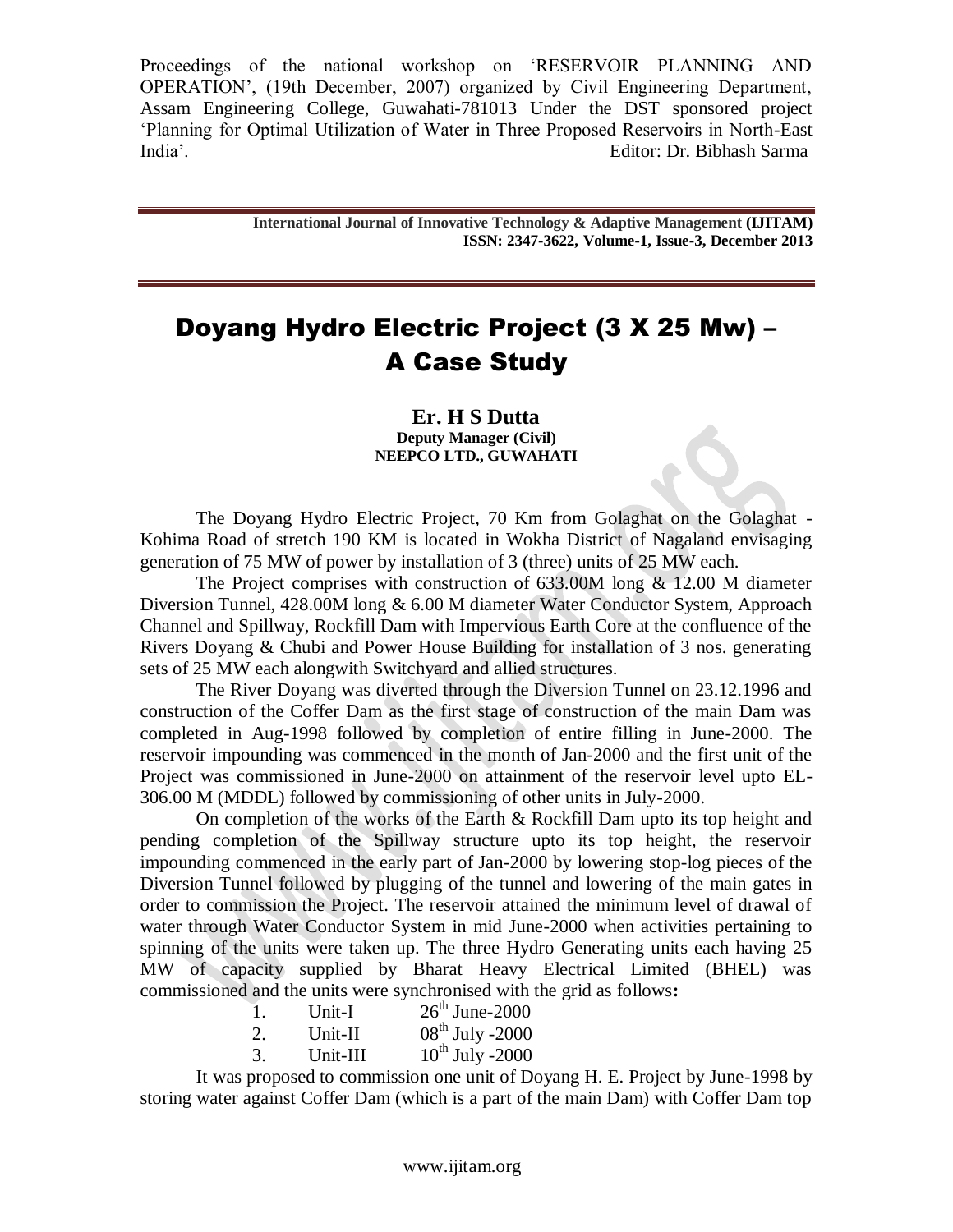> **International Journal of Innovative Technology & Adaptive Management (IJITAM) ISSN: 2347-3622, Volume-1, Issue-3, December 2013**

at El-306.00 M. The Diversion Tunnel of diameter 12.00 M and length 633.00 M with rectangular opening of size 9.50 M X 12.00 M and EL- 255.00 M invert level at Intake and slope 1 in 1000 has been designed for passing 1 in 50 year flood discharge of 2298 Cum / sec.

Corresponding to reservoir level of EL-312.00 M, the discharge capacity of the Diversion Tunnel is 2297.00 Cum / sec. The top of the Coffer Dam (which was otherwise to be top at EL- 290.00 M) has been kept at the maximum practically permissible level of EL-306.00 M (MDDL) to avoid interference with raising of clay-core, cut-off trench, etc. The variation in Diversion Tunnel Capacity i.e. 2297 Cum / sec for 1 in 50 year flood to 2141 Cumecs is considered nominal and taken to stride in the interest of commissioning one unit ahead of total completion of the Project. The discharge capacity of the Diversion Tunnel is restricted to 2141.00 Cum / sec with upstream water level of EL-306.00 M. Furthermore, assuming a Free Board of 1.50 M water will be allowed to rise in the reservoir to EL-304.50 M and the discharging capacity of the Diversion Tunnel would be about 2109 Cum / sec for 100% Gate opening with upstream water level at EL-304.50 M

In view of above it was necessary to have in operation a "Flood Warning System" sufficiently upstream of the Dam - say 30 KM or so further upstream of the reservoir periphery at EL 304.50 M so that 12 to 15 hours prior notice of approaching flood is received and the Diversion Tunnel gate is opened in advance to lower / empty the reservoir to receive the flood. In this way a part of the flood would be absorbed in filling the reservoir and the remaining would pass through the Diversion Tunnel.

The Gooseneck Tunnel of diameter 6.00 M and length 32.00 M with rectangular opening of size 9.50 M X 12.00 M and EL- 287.00 M invert level at Intake and slope  $45^\circ$  has been designed based on the model study and constructed for depleting the reservoir during operation stage when the Diversion Tunnel would have been plugged. The Gooseneck Tunnel was designed to take a discharge of 568.00 Cum / sec with reservoir water level of EL-322.50 M and 25 % of gate opening and not desirable to permit simultaneously the flow from the Gooseneck and Diversion Tunnels which may result to development of negative pressure in the Gooseneck Tunnel

# **Operation of Stoplogs Of Diversion and Goose Neck Tunnels:**

The Stop-log gate for Diversion Tunnel was provided for a design head of 41.50 M (From EL-255.00 M to EL-296.50 M) for facilitating plugging of Diversion Tunnel after completion of Dam and other works in all respects. These Stop-log units are for one time use and are not to be retrieved. The erection of stop-log would be done in lean season with depth of water in the Diversion Tunnel not exceeding 1.0 to 1.50 M.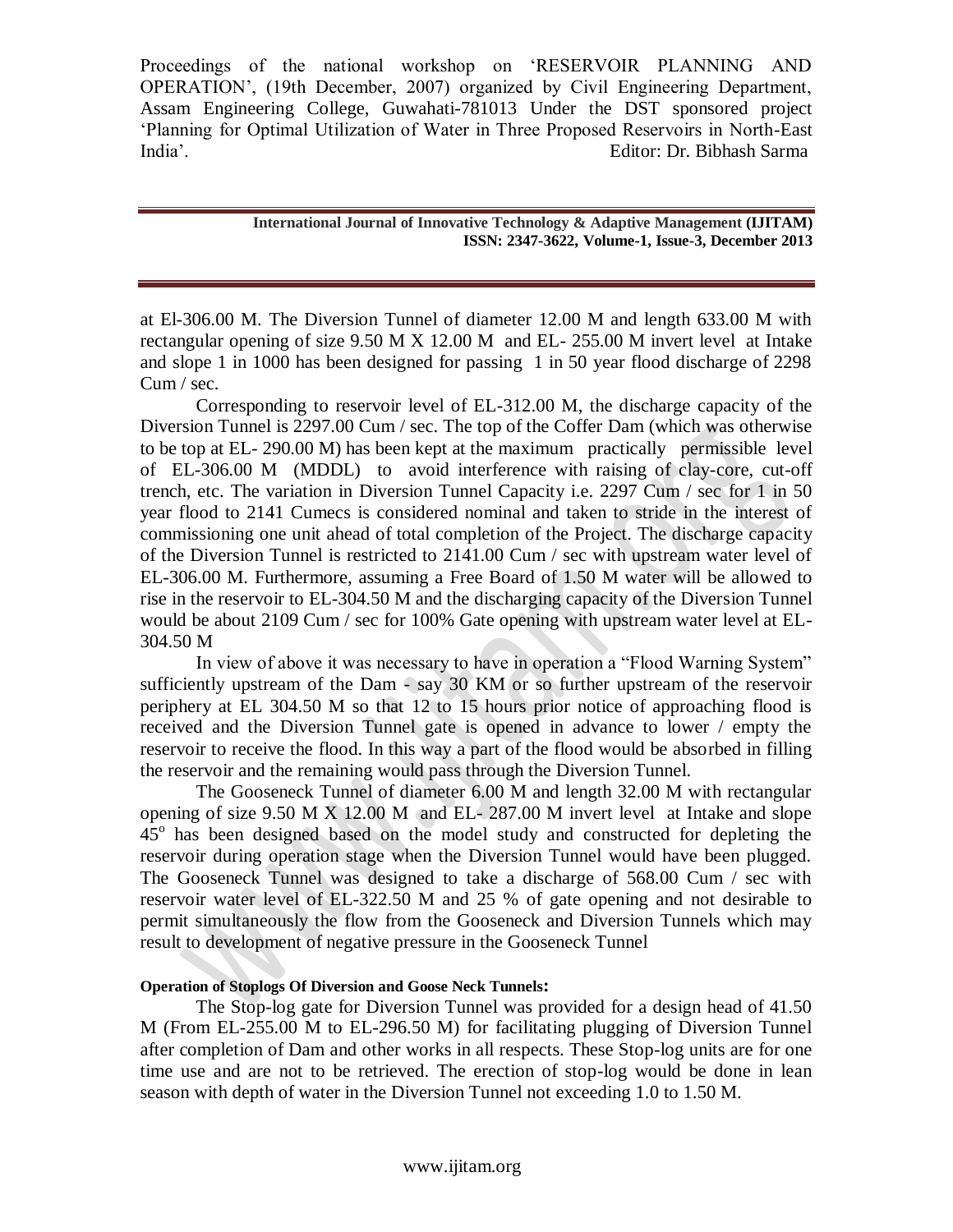> **International Journal of Innovative Technology & Adaptive Management (IJITAM) ISSN: 2347-3622, Volume-1, Issue-3, December 2013**

The Stop-log gate for Gooseneck Tunnel was provided for a design head of 20.75 M (From EL-285.25 M to EL-306.00 M). In normal operating condition. These Stop-log units will be kept open and operated under balanced head conditions with only the top unit to be operated under unbalanced head and to be operated for inspection between Intake and Gate Shaft.

The Emergency Gates are designed for balanced head operating condition under crack opening of 155 mm and for self closing during lowering operation in flowing water condition with reservoir level at MWL—336.00 M while in the case of Service Gates the operating criteria is for partial opening and self closing under flowing water condition for reservoir level at EL-322.50 M.

With reservoir water level at EL-304.50 to 336.00 M, it has been calculated that the hoisting capacity required for operation of Emergency Gates in unbalanced condition is about 180.00 MT against the design capacity of 200.00 MT of its hoisting equipment being provided for balance head operation against reservoir water level of EL-336.00M.

# **Planning for Commissioning of One Unit by June1998**

The following problems are apprehended:

- Reasonable and practical risk are being taken with respect to the Coffer Dam overtopping during high flood in monsoon season with pondage upto EL-304.50 M for commissioning of one unit and a high flood of more than 2100 Cumec in the river. It has been assumed that prior intimation of flood i.e. Flood Warning System would be available so that the reservoir can be lowered / emptied before the receipt of flood. Thus installation and operation of suitable "Flood Warning System" is very important.
- While the main Dam is being raised and other works of the Project is being completed, generation of power (Stage-I) may be continued.
- The reservoir has to be emptied for plugging of the Diversion Tunnel. The plugging of the Diversion Tunnel have to be done in lean season, say in November / December and after erection of intake stop-log units of Diversion Tunnel and the plugging works have to be completed latest by February / March of the next year.
- The MDDL is at EL-306.00 M and the Powerhouse is proposed to be operated from EL-304.50 M. As per the stipulation of BHEL in the contract, against cavitation guarantee for 8000 hours the unit can be operated for only 10 % of the time during guarantee period i.e. for 800 hours. However, very efficient monitoring of reservoir level will be required in the Power House to stop the machine when water level falls below EL- 303.50 M.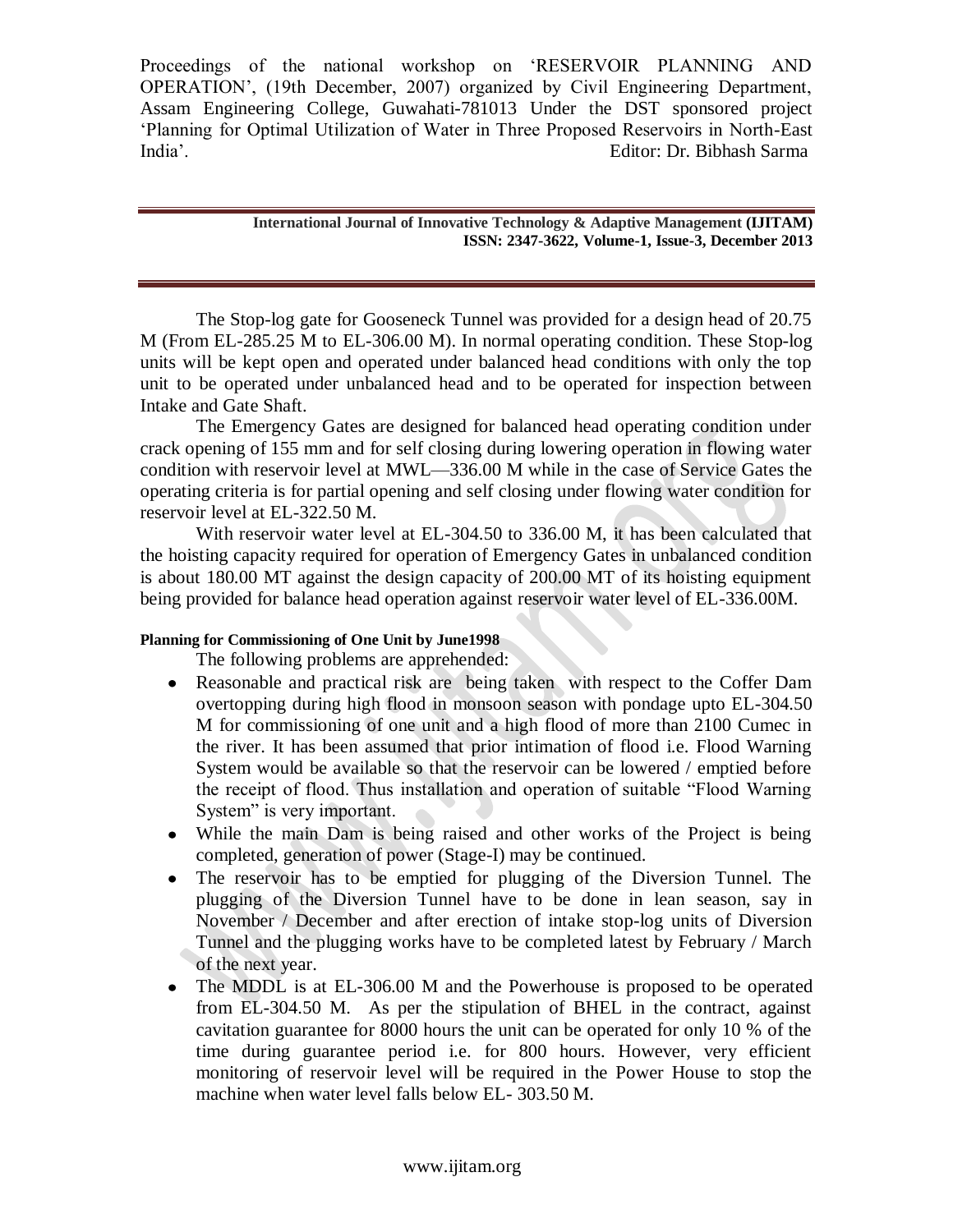> **International Journal of Innovative Technology & Adaptive Management (IJITAM) ISSN: 2347-3622, Volume-1, Issue-3, December 2013**

- In the meantime, the next working season besides the other works as planned, the Rockfill Dam may be raised above EL- 306.00 M to get reservoir level of EL-306.00 M.
- During operation of Stage-I, Gooseneck should remain closed at its entry point with stop-logs.

As soon as the work of Coffer Dam with its top at EL-306.00 M is completed as also all other works for operation of Stage-I , i.e. Power House Unit-I , Water Conductor System, Erection of Stop-log at the entrance of Gooseneck Tunnel, erection of Emergency Gate in Diversion Tunnel, etc. are completed, the reservoir impounding can be started.

The reservoir capacity at EL-304.00 per meter height is of order of 10 Million Cum which is equivalent to 115.74 Cum / sec for 24 hours.

It is seen that when the river inflow discharge is 36.50 Cum / sec or more, Power can be generated for 24 Hours at 15.75 MW and when the inflow discharge varies from the minimum onwards, the generation can be done continuously for as given below and the reservoir allowed to be filled again for the next cycle:

# **Operation of Doyang Reservoir:**

The Doyang Diversion Tunnel is designed to discharge 1500 Cumec when the water level in the reservoir would rise to EL- 285.00 M and the discharge at EL- 290.00 M would be around 1750 Cumec at the corresponding level of water in the river channel downstream of the Diversion Tunnel outlet would be about EL-259.500 M for which the downstream temporary ring bund has been raised up to 261.700 M before March-1997.

The very purpose of constructing temporary ring bund at the upstream of the Dam was for diverting lean season discharge of the Doyang River through Diversion Tunnel so that construction of the Coffer Dam could be done upto its top before the monsoon flood. Although the river was diverted on 23.12.1996, the rock filling activities on the river bed of the Coffer Dam portion could be started only in Oct-1997 on completion of foundation treatment and receding of monsoon flood water level and could be completed in  $7<sup>th</sup>$  Aug-1998.with hand placed riprap over upstream clay core treatment.

The 1st Unit of the Project was ready for commissioning in Aug-1998 when nature played havoc at that crucial time. The Powerhouse was submerged with back water flow resulted from blockade of Doyang River caused due to massive landslide in the downstream of Diversion Tunnel Outlet. The restoration activities after the mishap as well as replacement / repair of Electrical / Mechanical equipments of the Powerhouse required an additional time of 395 days thereby directly shifting the schedule of commissioning.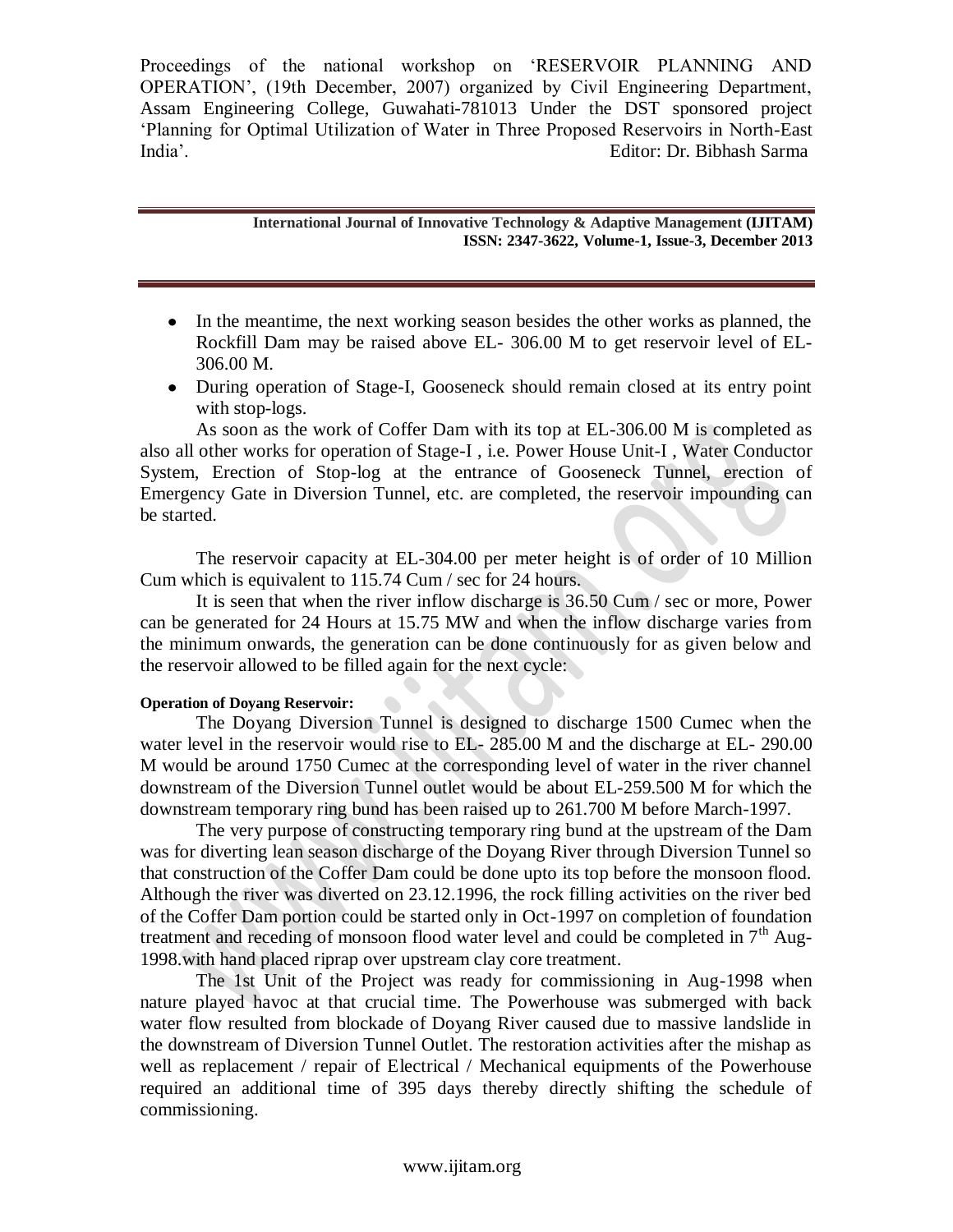### **International Journal of Innovative Technology & Adaptive Management (IJITAM) ISSN: 2347-3622, Volume-1, Issue-3, December 2013**

### **Rescheduling of Reservoir Filling:**

As per earlier programme the commencement of reservoir impounding was scheduled in Sep-"99 in order to commission the Project. The Panel of Experts studied the proposal during their 4th sitting at the Project site on 10.04.1999. After detailed deliberation, the POE suggested to commence the reservoir filling from Dec-"99 in stead of Sep-"99 since the

borrow areas / quarry areas were located in the proposed reservoir area much below the level of the Spillway crest of EL-321.00 M. This would help to raise the Rockfill Dam above the Spillway crest level for its safety during flood season of 2000 and this would also squeeze overall construction schedule of the Rockfill Dam with Impervious Earth Core..

The reservoir impounding had to be further deferred in view of the protest made by the local villagers residing across the Chubi River as lowering the stoplog of Diversion Tunnel would cut-off the communication link till completion of the Bailey bridge over River Chubi. Marboats were therefore provided as a means of temporary communication till completion of the said Bridge. The villagers also resisted lowering of the Diversion Tunnel Stoplog units on 02.02.2000 when last leaf of the Stoplog was being erected. However, lowering of all the units of the Stoplog could be completed on 09.02.2000 thereby commissioning of full reservoir filling.

Due to various reasons, the jungle clearance activities from the reservoir could not be taken up. However there were hardly any chances for jungle, trees, etc. below MDDL to decay with submergence whereas the same may decay in the area above MDDL to FRL which would keep on rising and falling every year. During the flood season of 1995 a temporary trash rack was provided at the approach channel of the Diversion Tunnel to arrest the debris coming from the reservoir area. But the same was dismantled as it could not withstand the load of the logs, trees etc. and all the debris were passed through the Diversion Tunnel.

On 22<sup>nd</sup> Mar-2000 onwards, it was observed that the decayed trees and jungles were floating towards the Dam. It was apprehended that the trees, jungles from the catchments area of the reservoir / above the reservoir may also be floating towards the Dam site during floods. It was decided to have a Floating Pontoon, Logboom from one abutment to the other upstream of the Dam where such floating trees, jungles, vegetation, etc. can be intercepted and carted out of the reservoir. It was also considered that the grass and twigs (fine trash) may still pass under the Logboom and gets collected at the Water Conductor System Intake Trash Rack which are required to be clean everyday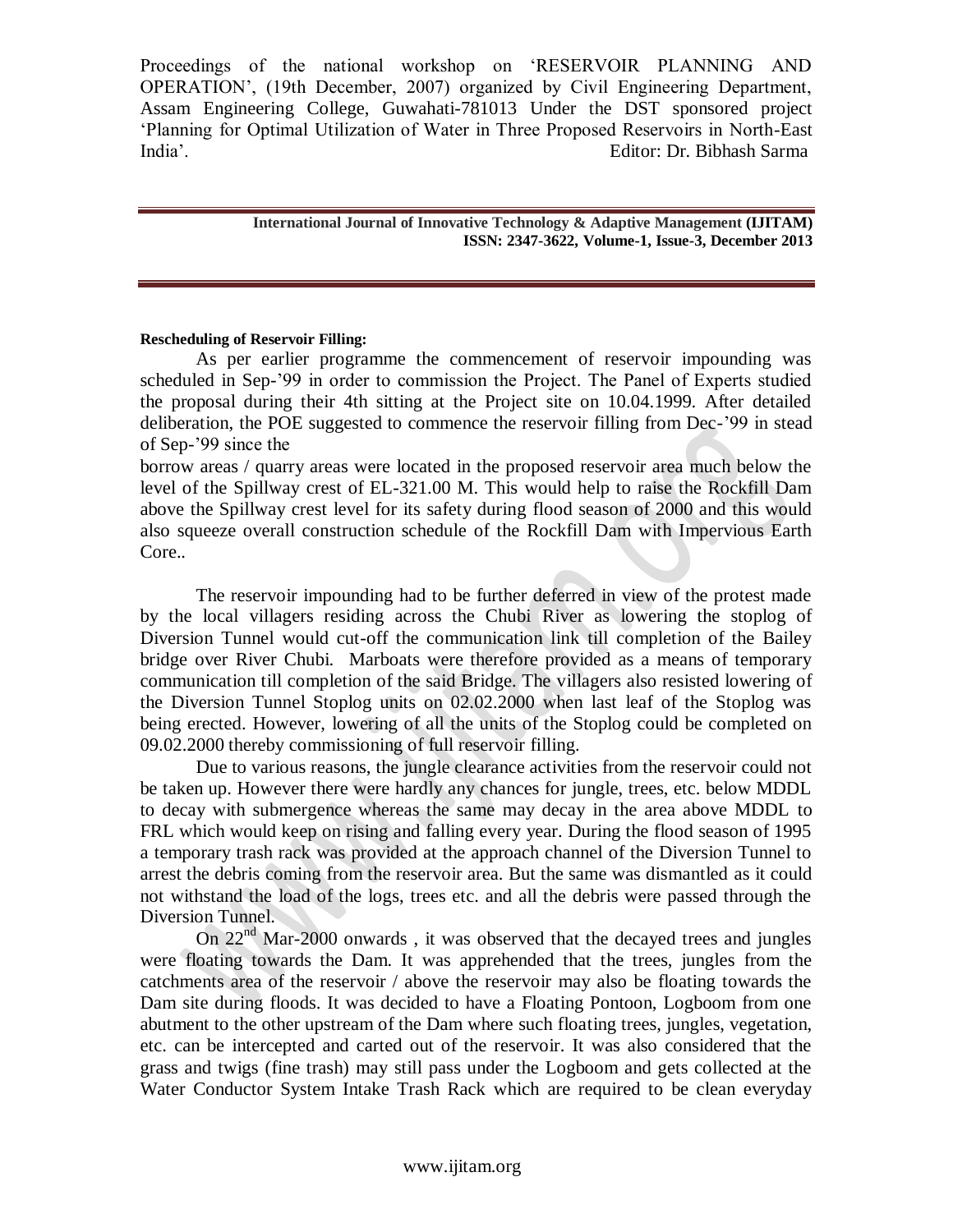> **International Journal of Innovative Technology & Adaptive Management (IJITAM) ISSN: 2347-3622, Volume-1, Issue-3, December 2013**

during rainy season and periodically during the remaining part of the year with a boat and its crew with suitable disposal arrangements.

# **Plugging of Diversion Tunnel:**

The work of lowering of stoplog was taken up in the  $1<sup>st</sup>$  week of Jan-2000. However, heavy leakage underneath the stoplog was noticed. In anticipation that the stoplog pieces did not sit properly over the grooves resulting to heavy leakage, repeated lifting and lowering were done with little effect. The grooves were inspected when it could be seen that lot of

spoils with boulder pieces were deposited over the grooves, necessitating its clearance to ensure sitting of the stoplog pieces in air tight manner. However, the debris cleared used to get replenished by flowing water by the time the stoplog pieces are lowered and therefore the leakage underneath the stoplog could not be arrested effectively. As limited time was available for plugging the Diversion Tunnel before onset of monsoon and the stoplog pieces are non-retrievable, to tide over the crisis it was ultimately decided to dump impervious materials at the upstream of the stoplog so as to block any flow of water. This could be successfully done and the flow through the tunnel could be stopped successfully.

The work of putting the concrete plug which involved construction of shear key along the circumferential periphery with roughening of the contact surface, anchorage, etc. along the periphery of the concrete lined Diversion Tunnel was taken up before lowering stoplog and could be completed by 15.02.2000 after lowering of stop-log.. The shear key along the periphery of the Diversion Tunnel could not be provided during concreter lining works as it was apprehended that cavity may be formed with the flow of water through the tunnel. The downstream end of the concrete plug was given ogee shaped profile for smooth stream lined entry of water from Gooseneck Tunnel and the length of the straight portion of the concrete plug is twice the diameter of the Diversion Tunnel. One  $3$ <sup> $\prime\prime$ </sup> diameter pipe fitted with a valve and another of same diameter pipe were placed at the bottom and crown levels of the plugging portion respectively to allow the seepage water and the air entrapped in between the stop-log and the upstream steel shuttering. The valves were closed on completion of the plugging activities..

The plugging work was a challenging task as the same was required to be completed in a very time bound manner before the reservoir attained the El- 309.00 M, the operating platform for Gooseneck stoplog pieces, as otherwise the stoplog pieces installed at the intake of Gooseneck, which are of retrievable nature could not be operated. Furthermore, since the Gooseneck stoplog pieces were designed for a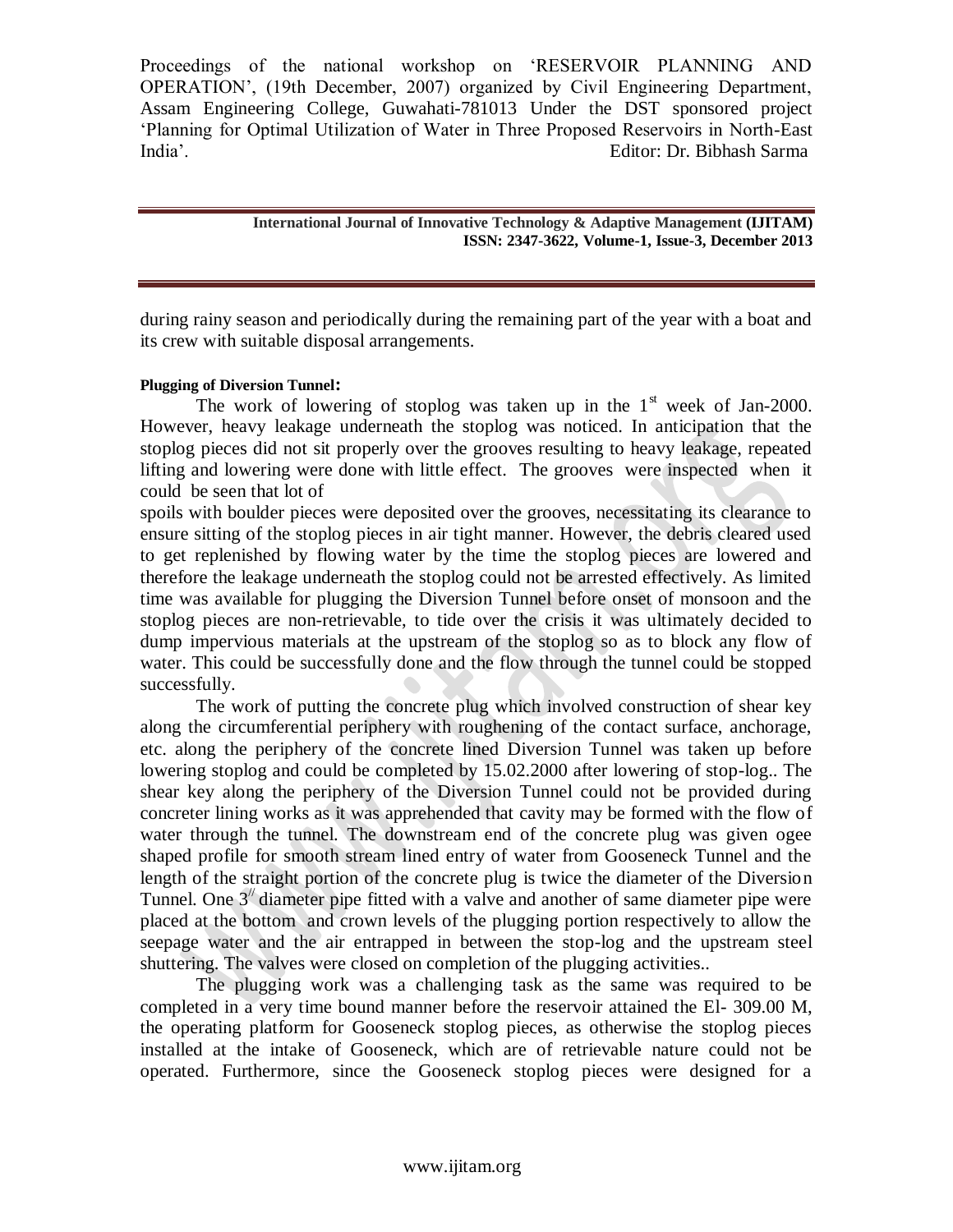#### **International Journal of Innovative Technology & Adaptive Management (IJITAM) ISSN: 2347-3622, Volume-1, Issue-3, December 2013**

maximum head upto EL-309.00 M, it was not desirable to allow impounding against these stop-log pieces beyond EL-309.00M.

A study conducted on the basis of available discharge data collected for 9 (nine) years from 1991 to 1999 during the construction of the Project to ascertain the probable time that would be required to fill the reservoir from EL-255.00 M to EL-306.00 M (MDDL) based on the Area Capacity Curve which indicated that about 45 to 60 days would be available. It was found that the time required to fill the reservoir level upto EL-309.00 M from EL267.00 M i.e. the top of upper most stoplog piece installed in the inlet of the Diversion Tunnel, would be of the order of 30 days, which had necessitated completion of plugging work positively within 30 days.

The plugging work commenced with the arrangement for dewatering the standing pool of about 1.50 M depth within the Diversion Tunnel which was created due to the raised crest of flip bucket. On being rendered the tunnel dry after dewatering and filling of the invert portion with spoils, the work of concreting was taken up and with all out efforts the plugging work could be completed in all respect within the schedule time.

# **Repair of Service and Emergency Gates of Diversion Tunnel:**

During the process of reservoir impounding, leakage beyond the permissible limit (15 Litre / minute / running meter of seal) was observed through the Diversion Tunnel Gates. The following activities are planned to be taken after the reservoir is depleted upto the bottom level of the Gooseneck Tunnel i.e. EL-290.00 M

- The reservoir water level as on 15.11.2002 was EL-316.00 M and with the running of Powerhouse, the reservoir was receding 15 to 20 cm per day and would take 40 days w. e. f. 01.12.2002 to recede to MDDL-306.00 M when the Powerhouse would be shut down in order to take up mandatory inspection of the runners as per the suggested guidelines of the manufacturer of the machines.
- The reservoir was depleted w. e. f. 06.03.2003 and rectification works of Gates has been taken up after depletion of reservoir upto EL-290.00 M.
- After attaining the reservoir level at MDDL, both the Service & Emergency Gates  $\bullet$ were lifted to deplete the reservoir upto EL- 290.00 M i.e. at the invert level of the Gooseneck face.
- It was observed from last few years that the discharge through the Diversion Tunnel from mid January to March was around 10 Cumec.
- For diverting the discharge from Gooseneck to Diversion Tunnel 3 (three) leaves out of 4 (four) leaves of stop-log at the Gooseneck face were lowered to get about 10 (ten) working days inside the tunnel to accumulate at the upstream of the stoplog. On accumulation of water around the mid of the 3<sup>rd</sup> stop log leave,  $2^{nd} \& 3^{rd}$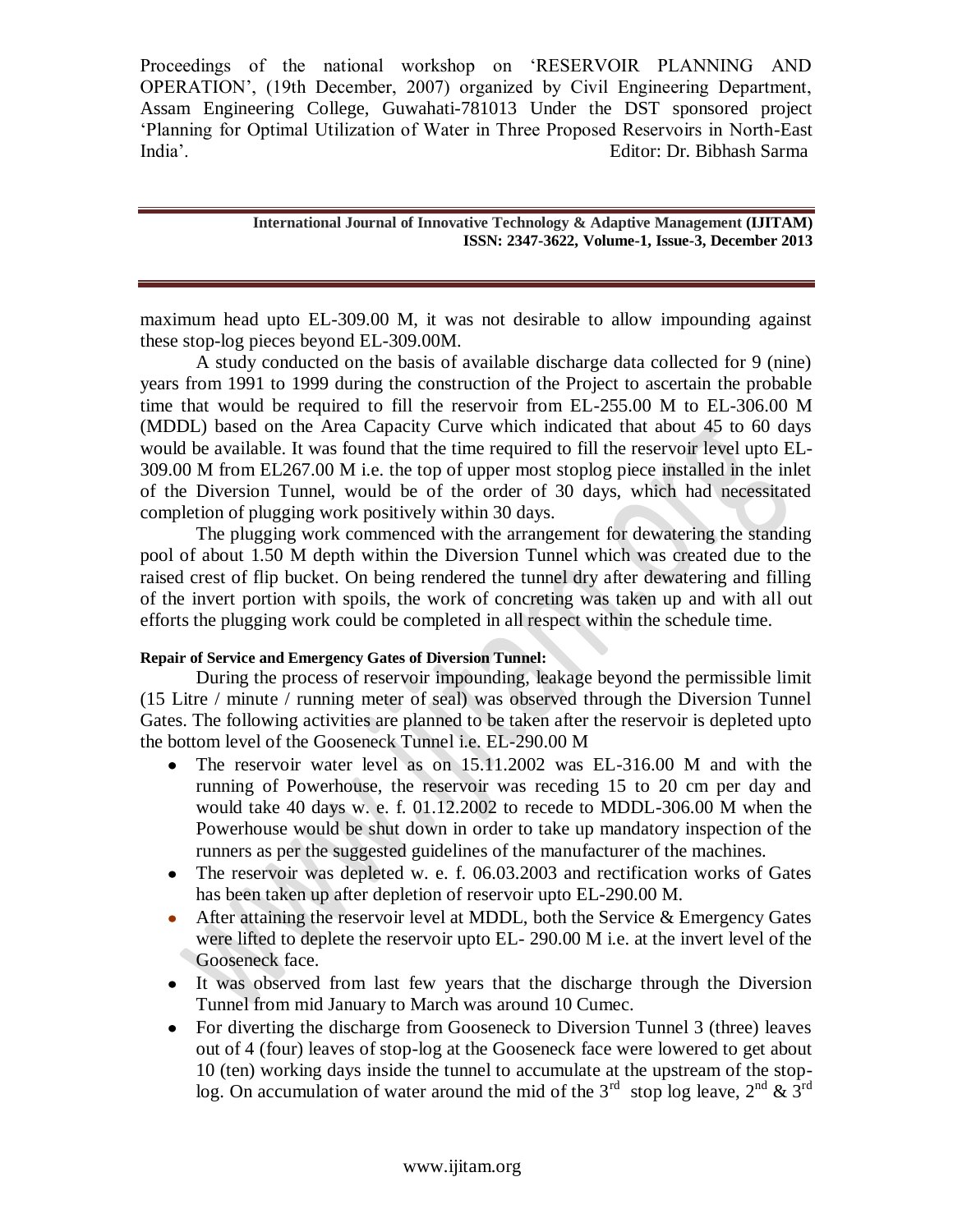> **International Journal of Innovative Technology & Adaptive Management (IJITAM) ISSN: 2347-3622, Volume-1, Issue-3, December 2013**

leaves were regulated periodically by a mobile crane to allow the water to pass through the Diversion Tunnel and again put in position to get another 10 (ten) working days inside the Tunnel.

The process of lowering and lifting of stop-log continued for about 40 days till  $\bullet$ rectification works were over and the Service Gates were put in operation by resting on its bottom seal to impound reservoir upto the designed levels. As the stop-log leaves are to be operated in balanced head conditions the  $2^{nd}$  &  $3^{rd}$  leaves could be lifted / retrieved ultimately in very difficult situation and the 3 (three) stop-log leaves were kept apart in the downstream area keeping the  $1<sup>st</sup>$  one to rest in position of the stop-log grooves. .

All the units of the Doyang Hydro Electric Project are running in full swing with generation of power upto the mark

#### **SALIENT FEATURES DOYANG HYDRO ELECTRIC PROJECT** 1. Name of the Station : Doyang Hydro Electric Project

| ., | <b>INATHE OF THE STATION</b>     | DOYALLY HYGIO EJECTIIC FIOJECT  |
|----|----------------------------------|---------------------------------|
| 2. | Name of the River                | Doyang                          |
| 3. | Location                         |                                 |
|    | a) State                         | $:$ Nagaland                    |
|    | b) Nearest Railway Station       | : Furkating, Assam              |
|    | c) Longitude                     | $94^{\circ} 15' 58''$           |
|    | d) Latitude                      | $26^{\circ}$ 13' 47"            |
| 4. | Reservoir                        |                                 |
|    | a) Type of Dam                   | : Rockfill with Impervious Core |
|    | b) Height of Dam                 | : 92.00 M at deepest section    |
|    | c) Length of Dam                 | : 465.00 M                      |
|    | d) Catchment Area                | $: 2606.00$ Sq. KM              |
|    | e) Full Reservoir Level (FRL)    | : 333.00 M                      |
|    | f) $Mixm·Draw down Level (MDDL)$ | 306.00 M                        |
|    | g) Storage Capacity at FRL       | : 535.00 MCum                   |
|    | h) Storage Capacity at MDDL      | 165.00 MCum                     |
|    |                                  |                                 |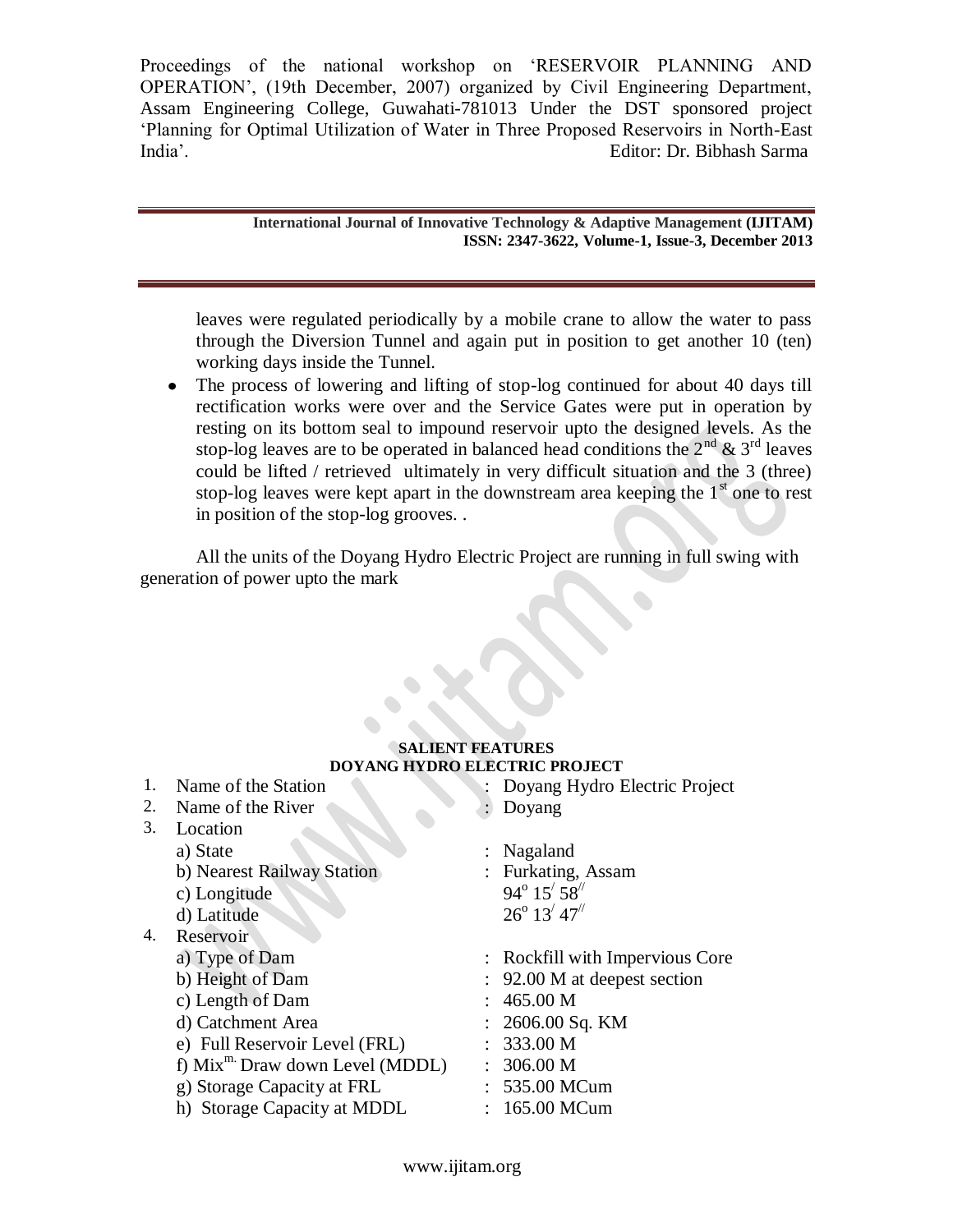|    | i-) Effective Storage                                           |  | 370.00 MCum                                                                        |  |  |  |
|----|-----------------------------------------------------------------|--|------------------------------------------------------------------------------------|--|--|--|
| 5. | <b>Water Conductor System</b>                                   |  |                                                                                    |  |  |  |
|    | A. Head Race Tunnel                                             |  |                                                                                    |  |  |  |
|    | a) Length                                                       |  | 427.26 M                                                                           |  |  |  |
|    | b) Internal Diameter                                            |  | 5.90 M Circular & Steel Lined                                                      |  |  |  |
|    | c) Slope of Invert                                              |  | $50^{\circ}$ with Horizon at the inclined portion                                  |  |  |  |
|    | d) Discharge Capacity                                           |  | 150.00 Cum                                                                         |  |  |  |
|    | <b>B.</b> Open Channel                                          |  |                                                                                    |  |  |  |
|    | a) Length                                                       |  | 100.00 M                                                                           |  |  |  |
|    | b) Bottom Width                                                 |  | 20.00 M                                                                            |  |  |  |
|    | c) Side Slope                                                   |  | 1 V: 4 H                                                                           |  |  |  |
|    | d) Slope of Invert                                              |  | 1:100                                                                              |  |  |  |
|    | e) Maximum Discharge Capacity                                   |  | 150 Cumec                                                                          |  |  |  |
|    | C. Penstock Valve                                               |  |                                                                                    |  |  |  |
|    | a) Type                                                         |  | Lattice Type Butterfly Valve                                                       |  |  |  |
|    | b) Diameter                                                     |  | 2.90 <sub>M</sub>                                                                  |  |  |  |
|    | c) Number                                                       |  | $3$ (three)                                                                        |  |  |  |
|    | d. Penstock                                                     |  | Head Race Tunnel Steel Lined with double<br>bifurcation feeding to three Turbines. |  |  |  |
| 6. | Powerhouse                                                      |  |                                                                                    |  |  |  |
|    | a) Surface / Underground                                        |  | Surface                                                                            |  |  |  |
|    | b) Length                                                       |  | 69.50 M                                                                            |  |  |  |
|    | c) Breadth                                                      |  | 28.25 M                                                                            |  |  |  |
|    | e) Ground Floor Level                                           |  | 264.50 M                                                                           |  |  |  |
|    | f) Central Line of Distributor                                  |  | 248.80 M                                                                           |  |  |  |
|    | g) Capacity of EOT Crane                                        |  | 100MT / 25 MT                                                                      |  |  |  |
|    | <b>SALIENT FEATURES</b><br><b>DOYANG HYDRO ELECTRIC PROJECT</b> |  |                                                                                    |  |  |  |
| 7. | <b>Water Turbine</b>                                            |  |                                                                                    |  |  |  |

**International Journal of Innovative Technology & Adaptive Management (IJITAM) ISSN: 2347-3622, Volume-1, Issue-3, December 2013**

| WALCE FULLUILLE |             |
|-----------------|-------------|
| a) Number       | $3$ (three) |
| b) Type         | : Francis   |
| c) Make         | : BHEL      |
| d) Head         |             |
| i) Maximum      | : 83.50 M   |
| ii) Minimum     | : 43.50 M   |
| Iii) Rated      | : 67.00 M   |
|                 |             |